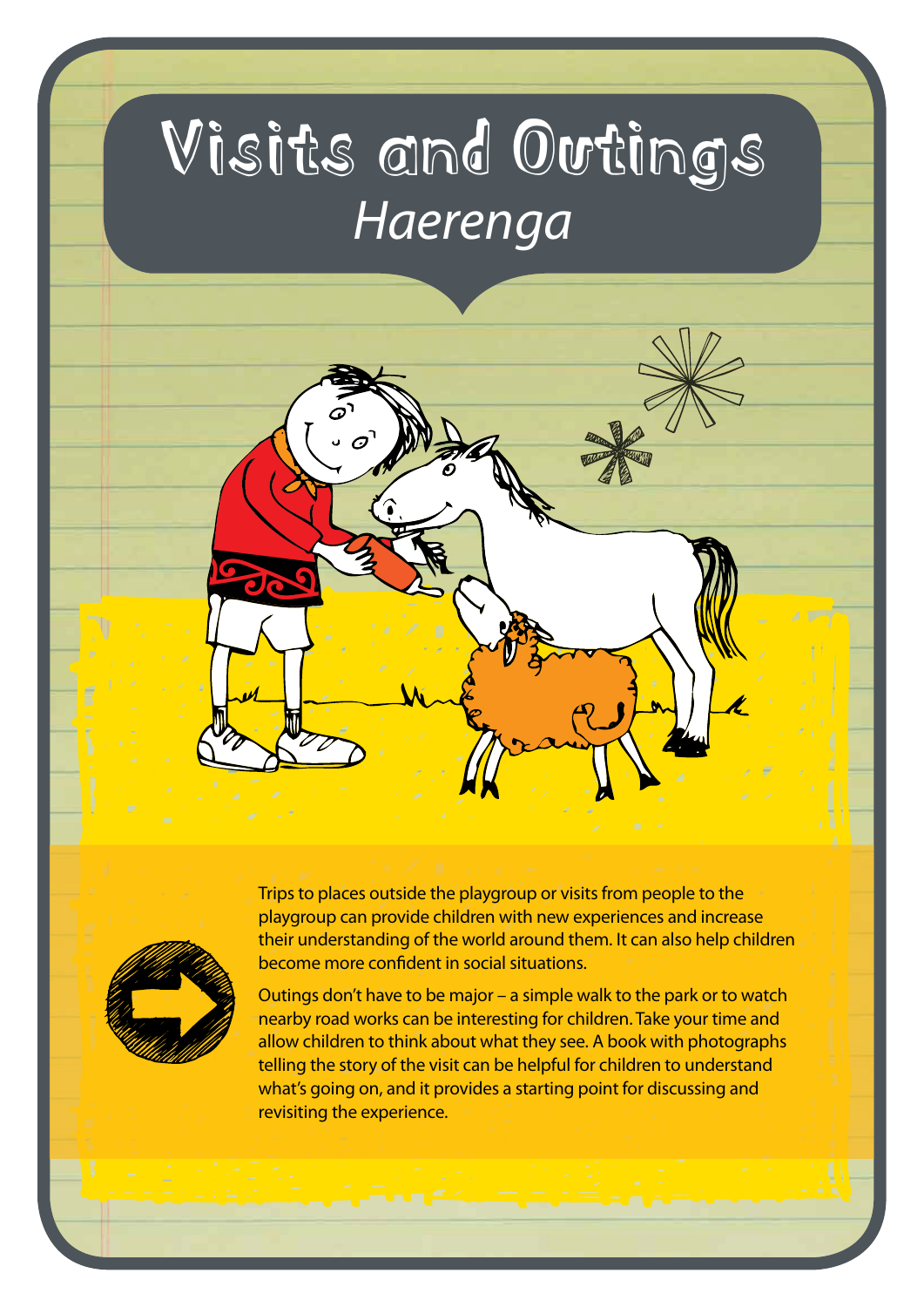### Visits and Outings / *Haerenga*

#### *Te Whāriki*

Going on visits and having visitors supports learning across all the strands of *Te Whāriki***. Visits and outings take children out of the playgroup spaces and into the world beyond. In particular, the** Contribution strand **supports children's learning with other children. The**  Belonging **and** Well-being strands **encourage children to develop comfort with a moderate degree of change. Visits and outings might support learning about culture (**Communication strand**) or learning about the natural world (**Exploration Strand**).**

#### **Visits and outings help children to**

- learn to question and explore
- understand what's going on around them
- learn new words based on what they see
- feel part of the community they live in.

#### **Adults can support children by**

- involving them in the planning for the trip
- supervising them on the trip
- asking questions about different things on the trip
- keeping a photographic or written record of the trip for the literacy/book area.

#### **Ideas for places to visit**

- a playground
- another playgroup
- the local library
- an airport
- a farm.

#### **Ideas for people visiting the playgroup**

- public health nurse
- toy library coordinator
- a police officer
- a fire fighter
- someone with animals, such as the SPCA.

#### **Marae: Māori meeting places**

Marae provide excellent and broad-based learning opportunities about Māori traditions and culture. A marae stay could be planned and carried out for the group, through contact with local Māori people, or a one-day visit could be arranged. Through contact with local marae, parents and children will gain more knowledge of the Māori history of their town and region.

#### **Preparing for a trip**

All parents who attend the playgroup need to know about the trip and have the opportunity to be involved. Playgroups are still required to maintain the ratio standard of at least half the children attending having a parent or caregiver present, with there being no less than one parent or caregiver for every four children whilst on a trip. Each parent or caregiver needs to be responsible for their own children. When planning the trip, make sure there are enough cars for transport and enough car restraints available for every child. On longer trips, stop part-way for a break and allow children time to explore fully.

Groups might take these things with them:

- first aid kit and any other necessary medication
- cell phone
- sunblock or other sun protection
- snacks, drinks and damp cloths to clean up sticky fingers
- tissues
- changes of clothes
- plastic bag for 'found' items and soiled clothing
- camera.